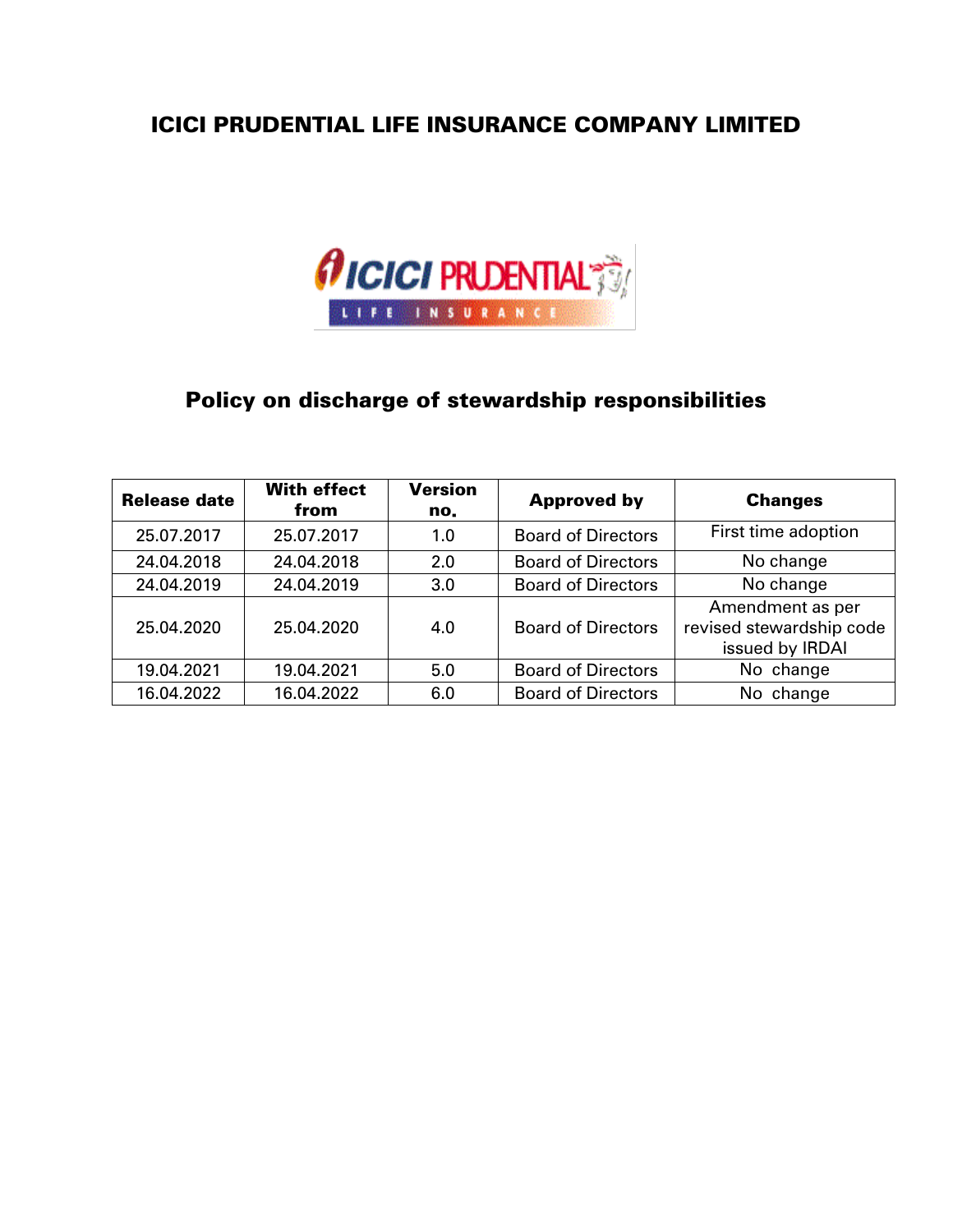#### A. Introduction

The Policy on discharge of stewardship responsibilities ('Policy") sets out the framework and guidelines on discharge of the stewardship responsibilities of ICICI Prudential Life Insurance Company ("the Company") in accordance with Guidelines on Stewardship Code for Insurers in India issued by The Insurance Regulatory and Development Authority (IRDAI).

The Policy defines the stewardship responsibilities to be undertaken by the Company and the processes that the Company intends to follow in order to safeguard the interests of its Policyholders.

#### B. Roles and responsibilities

The Policy is approved by the Board and shall be reviewed at least once in a year to incorporate changes as may be required. Further, the compliance of the Policy is also reviewed by the Board at least once in a year.

The roles and responsibilities are defined as below:

#### Board Audit Committee (ACM) and Board Investment Committee (BIC)

The ACM of the Company shall ensure that there is an effective oversight of the Company's stewardship activities and shall recommend changes in the Policy to the Board. Additionally, given that stewardship is closely connected with investing, the compliance to the Policy will also be presented to the BIC.

#### Executive Investment Committee (EIC)

The EIC shall be responsible for the overall implementation and execution of this Policy. The threshold of investment in the investee companies beyond which the Company shall perform its stewardship activities shall be prescribed by the EIC. The EIC shall also be responsible for stipulating the procedure for voting.

#### Investment team

The Investment team shall be responsible for the ongoing monitoring of the investee companies, for engaging with the management of the investee companies and for identifying situations which require intervention in the investee companies and suggest the manner of such intervention. The investment team shall also be responsible for identifying situations which may give rise to a conflict of interest. The team may seek guidance from the EIC in matters pertaining to intervention in investee companies or potential conflict of interest.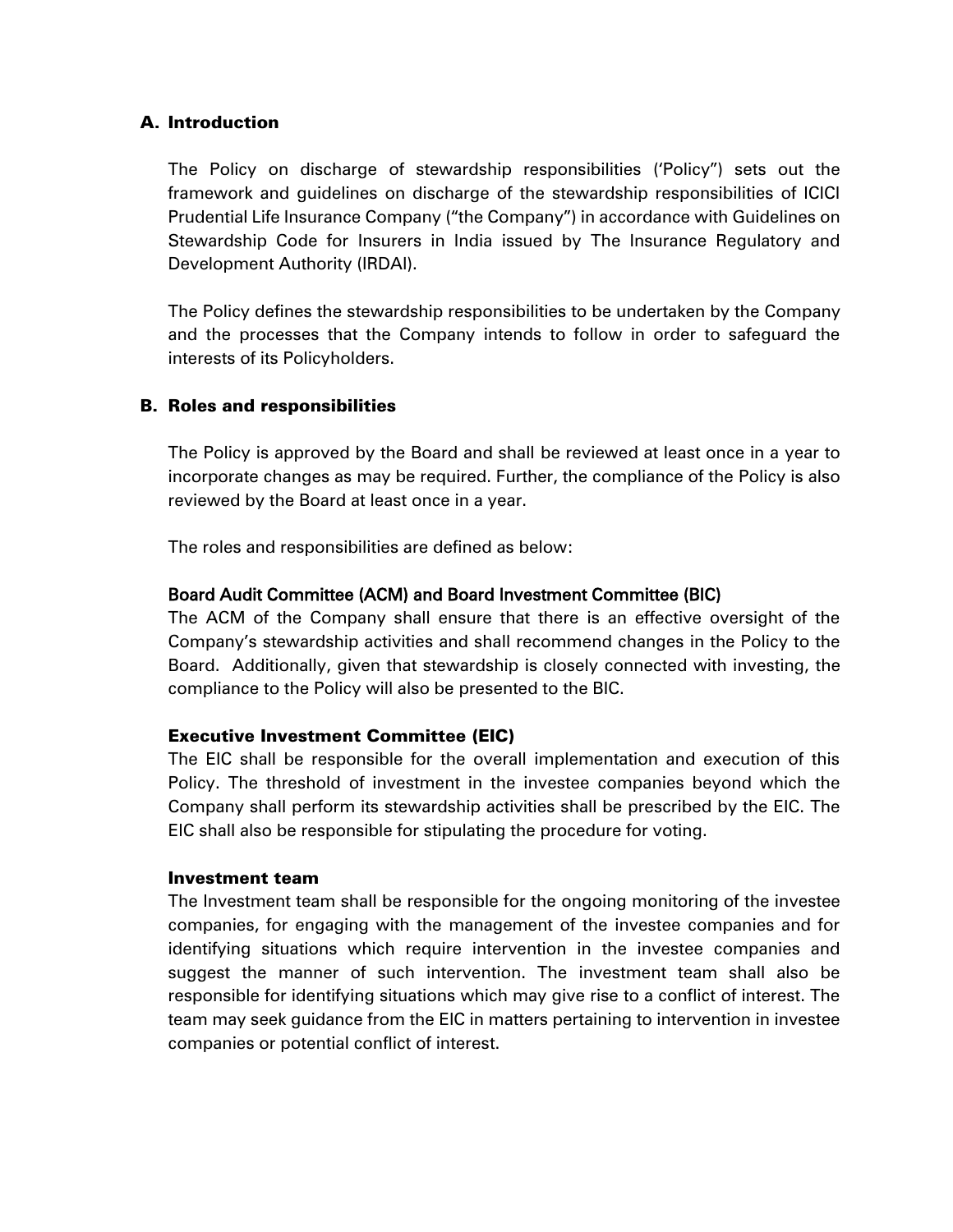#### Investment Operations Team

The Investment Operations Team shall be responsible for disclosures pertaining to stewardship activities including voting report on a quarterly basis. The team shall also be responsible for maintaining the records pertaining to the voting activities and maintaining a list of investee companies in which conflict of interest, as defined below herein has been identified.

### C. Stewardship principles

Insurance companies are significant institutional investors and the investments are held by them as custodians of the Policyholders. Therefore, in an endeavor to safeguard the interests of the Policyholders, the Company shall work towards fulfilling the objectives of the below listed principles.

The term 'investee companies' used in this Policy herein shall mean investee companies in which equity investments are above the threshold limit as prescribed by EIC.

### Principle 1: Insurers should formulate a policy on the discharge of their stewardship responsibilities and publicly disclose it.

The Policy is disclosed on the website of the Company. Any change or modification to the Policy will also be disclosed at the time of updating the Policy on the website.

The primary stewardship responsibilities of the Company shall be:

- 1. To take into consideration, in the investment process, the investee companies' policies and practices on corporate governance matters;
- 2. To seek productive engagement with the investee companies;
- 3. To exercise voting rights in investee companies in a manner consistent with the best interests of its Policyholders, and;
- 4. To maintain transparency in reporting its voting decisions and other forms of engagement with investee companies.

The Company shall fulfil its stewardship responsibilities by way of the below activities:

- 1. The Company shall frame procedures on voting to deal with the exercise of the Company's voting rights in investee companies.
- 2. The Company shall appropriately engage and intervene on any issue which may, potentially, affect an investee company's ability to deliver long-term sustainable performance and value.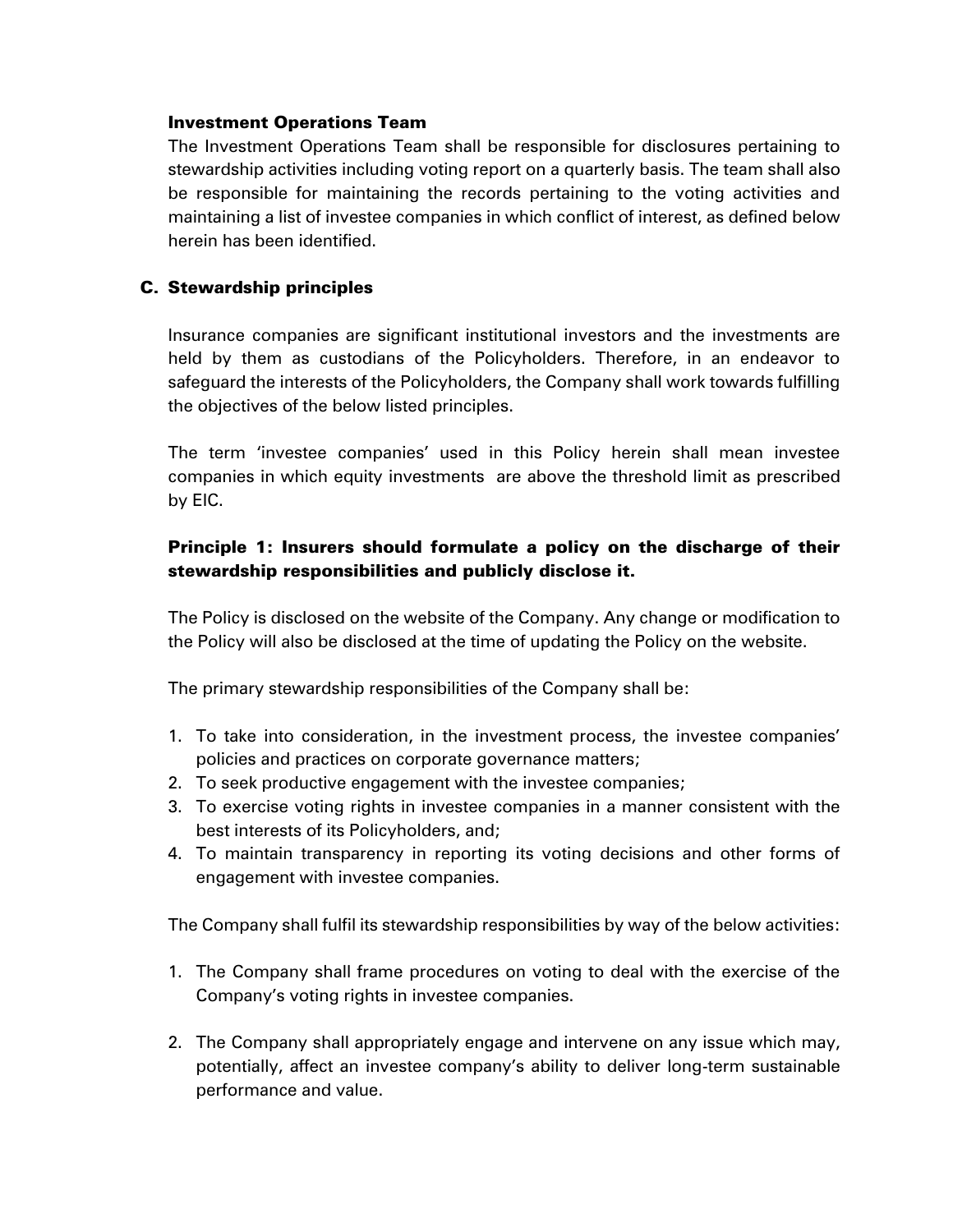- 3. The Company shall endeavor to work collectively with other institutional investors and support collaborative engagements organised by representative bodies and others.
- 4. The Company shall disclose compliance to the Policy and the principles therein on its website annually. The Company shall also disclose the voting report each quarter.
- 5. The Company shall ensure that members of the investment/investment operations team are provided adequate training to discharge the responsibilities under the stewardship policy.

The Company may use services of external agencies to support it in discharging its stewardship responsibilities. However, the Company shall not outsource any core function of investment. The ultimate stewardship responsibility shall be that of the Company and EIC would be responsible to approve the use of external agencies to support the discharge of stewardship responsibilities.

## Principle 2: Insurers should have a clear policy on how they manage conflicts of interest in fulfilling their stewardship responsibilities and publicly disclose it.

The Company has detailed out below the process of identifying and managing conflict of interest.

Identifying conflict of interest: While dealing with investee companies, the Company may be faced with a conflict of interest. In the event of any doubt as to whether a particular transaction would create (or have the potential to create) a conflict of interest, the EIC may be consulted. Given below are a few instances where potential conflict of interest may arise:

- 1. The investee company is also an institutional client of the Company;
- 2. The Company is a lender to the investee company;
- 3. The investee company is a partner or holds an interest, in the overall business or is a distributor for the Company;
- 4. A nominee of the Company has been appointed as a director or a key managerial person of the investee company; or
- 5. The Company and the investee company are part of same group;

To manage the above potential conflicts of interest, the Company shall ensures that:

1. Any potential conflict of interest in relation to an investee company shall be highlighted to the EIC. If those transactions do not appear to be in ordinary course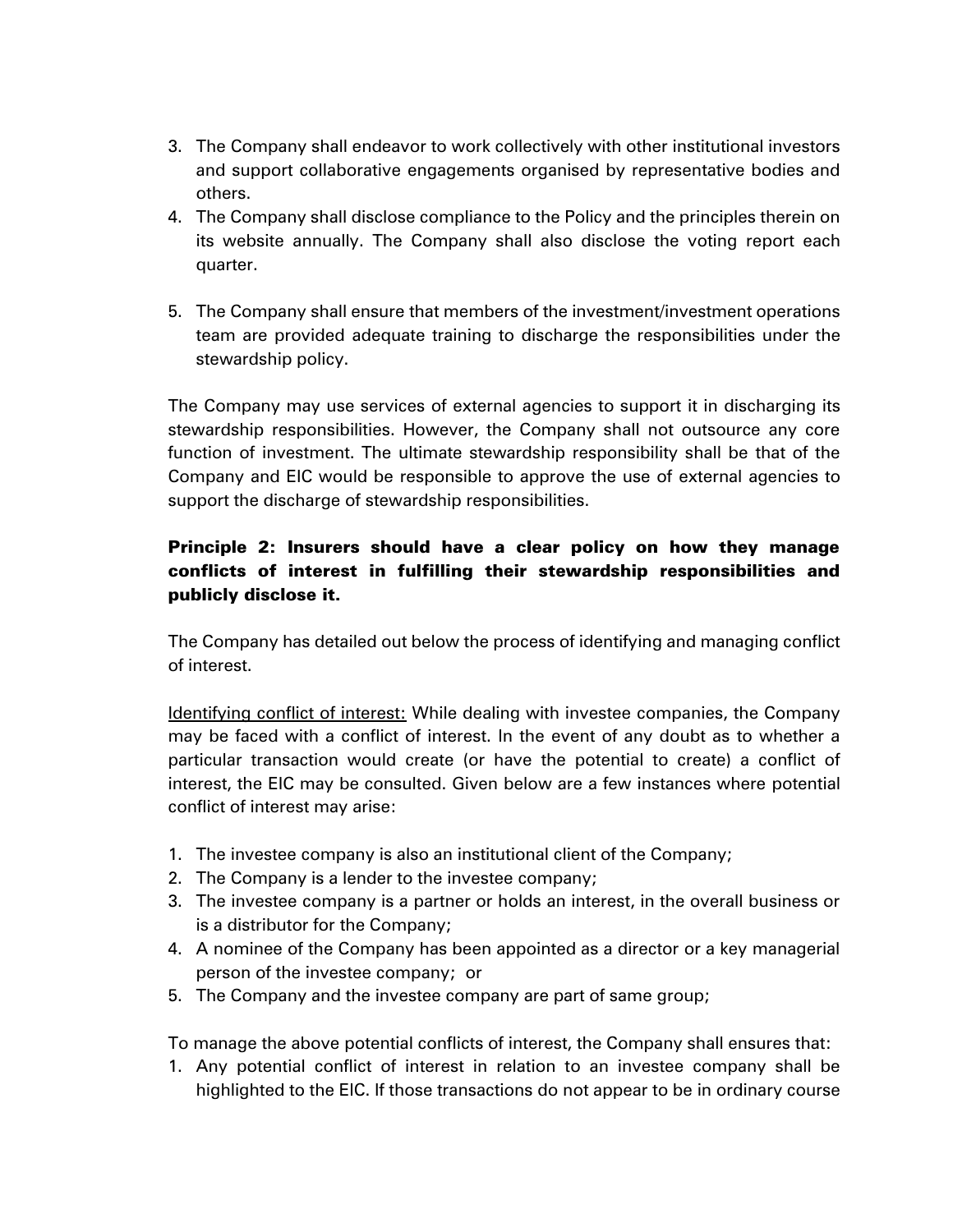of business or not at arm's length, the EIC may either apply blanket ban on investment or refer to the Audit Committee for further guidance.

- 2. Such decisions taken by the EIC shall be recorded in the minutes of meeting.
- 3. The employees in the investment teams shall comply with the Code of Conduct for Prevention of Insider Trading in compliance with SEBI (Prohibition of Insider Trading) Regulations.
- 4. Rationale for voting on each shareholder resolution shall be recorded by the Company. The Company may consider abstaining from voting when the Company and the investee company are part of the same group, unless the Company records the rationale for voting on such resolutions.
- 5. Rationale behind a new investment decision shall be recorded.
- 6. There shall be a clear segregation of voting function and client relation/sales function. The Investment team will be responsible for the voting decision.
- 7. Any person having any actual/potential conflict of interest shall recuse themselves from the decision making process.

## Principle 3: Insurers should monitor their investee companies.

- 1. The Investment team shall be responsible for the monitoring of the investee companies' performance. The investment team may consider the investee companies' leadership effectiveness including quality of management, board & leadership, succession planning, corporate governance, reporting, risks including environment, social and governance risk, shareholder rights & grievances and other parameters they consider important while making investment decisions.
- 2. The Investment team shall engage with investee companies as part of the research process that leads to an investment in an investee company, which might include meetings with management.

Once an investment is made, the Investment team shall continue to monitor each investee company. As a part of this process, the fund manager/ analysts shall, where feasible, attend meetings/Conference calls conducted by the management of the investee company. Fund Manager/ analysts may also use publicly available information, sell side research and industry information and shall engage with the investee companies through any means detailed above. EIC shall prescribe threshold for different level of monitoring in different investee companies considering the significance of investment.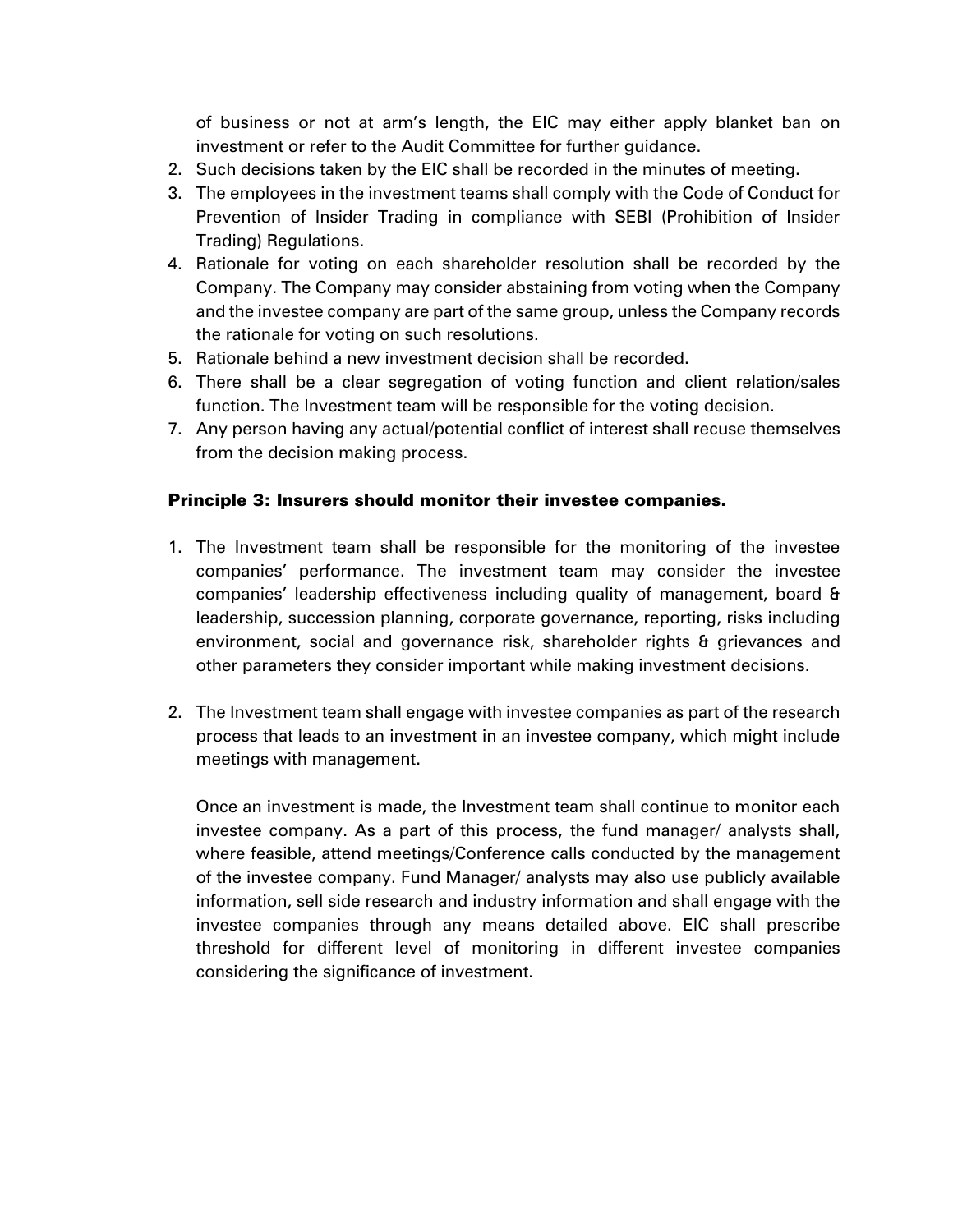- 3. While dealing with any investee company, the Company shall ensure compliance with the SEBI (Prohibition on Insider Trading) Regulations, 2015.
- 4. The EIC shall review the monitoring and engagement activities being carried out by the Investment team annually.

As a general principle, the Company shall not nominate its representative on the Board of an investee company. However, to protect the interest of policyholders', if the situation warrants so the Company may nominate its representative subject to prior approval of EIC.

## Principle 4: Insurers should have a clear policy on intervention in their investee companies.

The Company shall intervene if, in its opinion, any act/omission of the investee company is considered material on a case to case basis, including but not limited to insufficient disclosures, inequitable treatment of shareholders, non-compliance with regulations, performance parameters, governance issues, related party transactions, corporate plans/ strategy, environment, social & governances risks, leadership issue & litigations or any other related matters.

The Company may consider intervening in matters below the thresholds, if in the reasonable opinion of the EIC, the issue involved may adversely impact the overall corporate governance or the Company's investment.

The escalation matrix followed by the company for intervention is as follows:

- 1. Communication: The Investment team shall communicate to the investee company's management about any concerns of the Company including steps to be taken to mitigate such concerns. If the matter comes to voting, the Company shall exercise its voting rights.
- 2. Engagement: In the event the management of the investee company fails to undertake constructive steps to resolve the concerns raised by the Company within a reasonable timeframe, the Company shall take all reasonable steps to engage with the management of the investee company to resolve the Company's concerns.
- 3. Collaboration: The Company shall also consider collaboration with other institutional investors, professional associations, regulators, and any other entities where it deems necessary.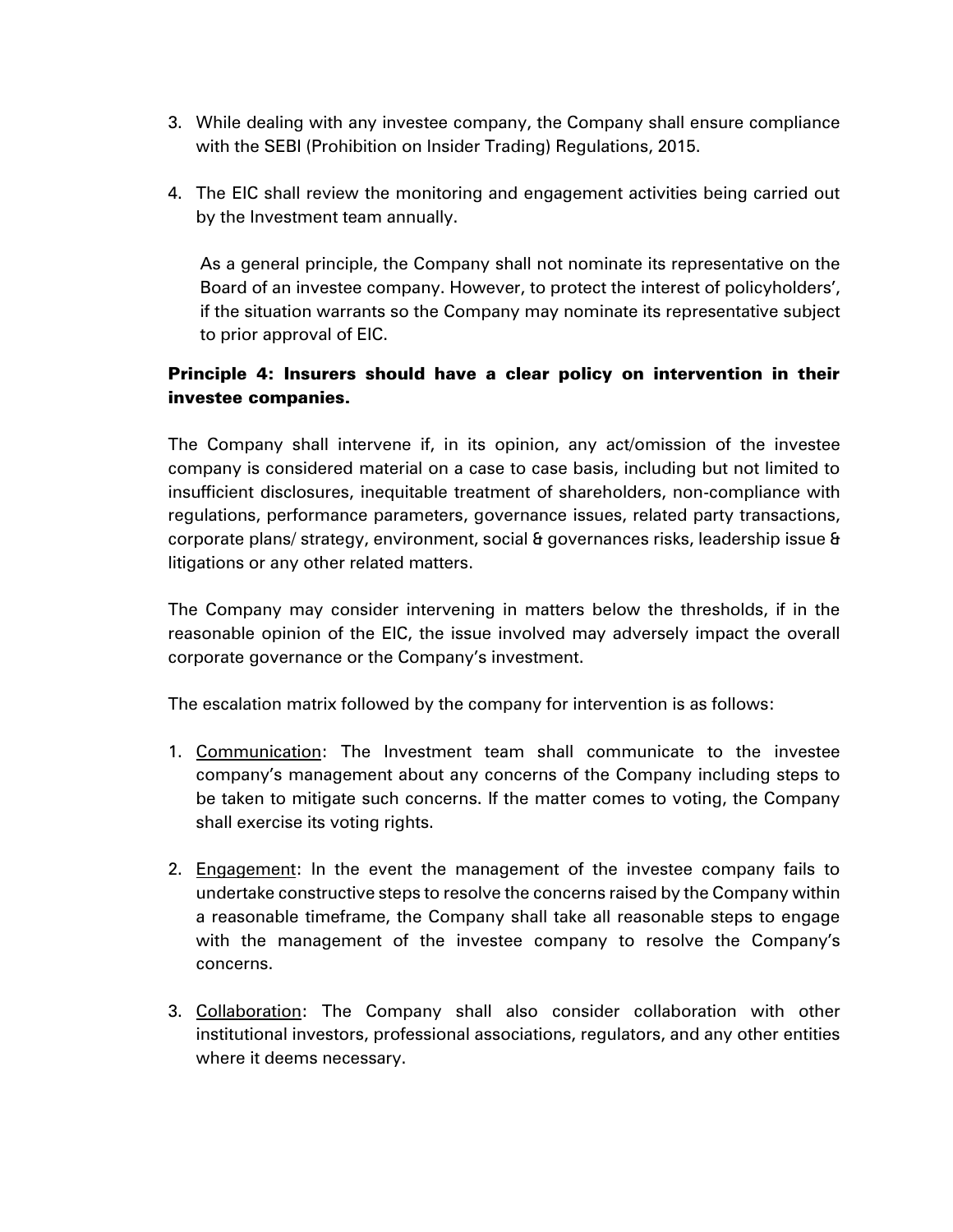4. Escalation: In case there is no progress despite the first three steps, the Company shall escalate the matter to the EIC. If the EIC decides to escalate, the Company shall engage with the board of the investee company (through a formal written communication) and elaborate on the concerns. The Company may also consider discussing the issues at the general meeting of the investee company.

## Principle 5: Insurers should have a clear policy for collaboration with other institutional investors, where required, to preserve the interests of the policyholders (ultimate investors), which should be disclosed.

The Company is willing to act collectively with other investors where it is in the interests of the Policyholders to do so and only when the situation warrants the same.

The Company shall collaborate with other investors, professional associations, regulators, and any other entities as the Company may deem fit to solicit views.

The act of collaboration with other institutional investors shall not be deemed to be an act of collusion or persons acting in concert.

## Principle 6: Insurers should have a clear policy on voting and disclosure of voting activity.

An active and informed voting policy is an integral part of our investment philosophy and does not automatically support the proposals of the Board of the investee companies. The procedures for voting in resolutions of investee companies shall be approved by the EIC. The Company shall keep in mind the interests of the Policyholders while exercising voting decisions.

The Company shall mandatorily undertake active participation and voting on resolutions/proposals of the investee companies in accordance with threshold given below:

| Size of the AUM | Compulsory voting required, if the Company holding of the |
|-----------------|-----------------------------------------------------------|
| (₹ trillion)    | paid up capital of investee company (in percentage) is    |
| Up to $2.5$     | 3% and above                                              |
| Above 2.5       | 5% and above                                              |

In other cases, Company may voluntarily participate and vote if the resolutions/proposals are considered significant and have an impact on the investments of the Company.